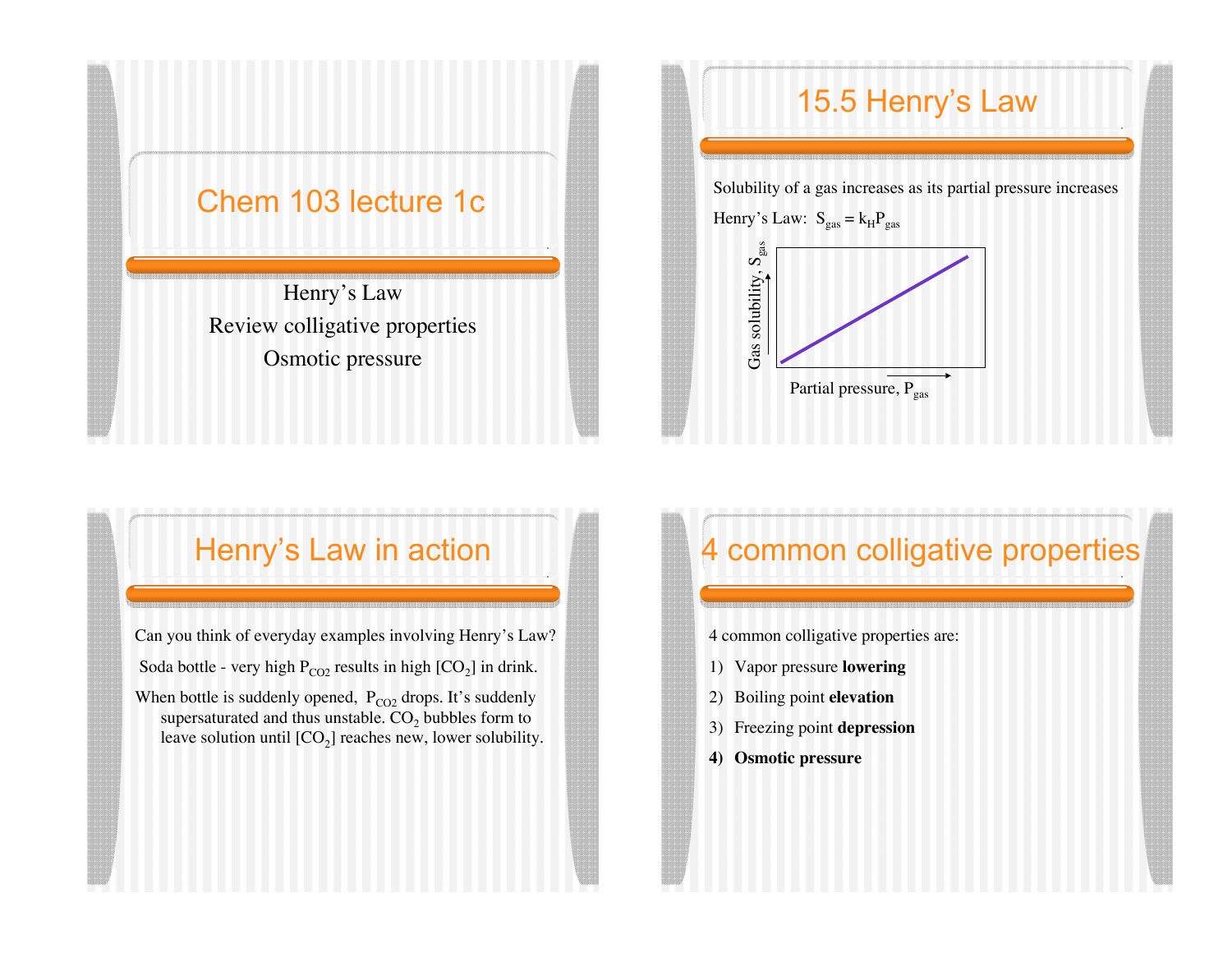### Boiling point *elevation*

Boiling point (BP) of solns is higher than that of the pure solvent.  $\Delta T_b = i k_b m$ . where k<sub>b</sub> is BP elevation constant and m is the molality of the solution.  $i = \text{van'}t$  Hoff factor (to account for electrolytes' ions); for water:  $k_b = 0.512$  °Ckg/mol.

How would you explain this phenomenon? Explanation: Boiling occurs when vapor  $P =$  atmospheric P. Presence of solute lowers vapor P of solvent because it *dilutes* the solvent.

### Boiling Pt  $(T_b)$  elevation example

Example: Say we have a  $3.00 \text{ m KNO}_3$  solution. What is its new boiling point,  $T<sub>b</sub>$ ? Solution: Recall:  $\Delta T_b = i k_b m$  where  $i = 2$  since  $KNO_3 > K^+ + NO_3$  $\Delta T_b = (2)$  (0.512 °C-kg/mol)(3.00 mol ples /kg)=3.07°C So the  $T_b = T_b^{\circ} + \Delta T_b = 100^{\circ}\text{C} + 3.07^{\circ}\text{C} = 103.07^{\circ}\text{C}$ 

Note that you **add**  $\Delta T_b$  to the normal boiling point,  $T_b^{\circ}$ 

### Freezing point depression

Similar to boiling point elevation:  $\Delta T_f = i k_f m$ where  $k_f = 1.86$ °C kg/mol for water

Salt water freezes at a lower temperature than pure water! (Once the water freezes into ice the ice is pure water.)

In icy road conditions,  $CaCl<sub>2</sub>$  salt is often added to the ice causing it to melt. Explain why.

## Osmotic Pressure

Osmosis=movement of solvent thru semipermeable membrane; from low [solute] **to** high [solute] Osmotic pressure: pressure that must be applied to stop osmosis from pure solvent.

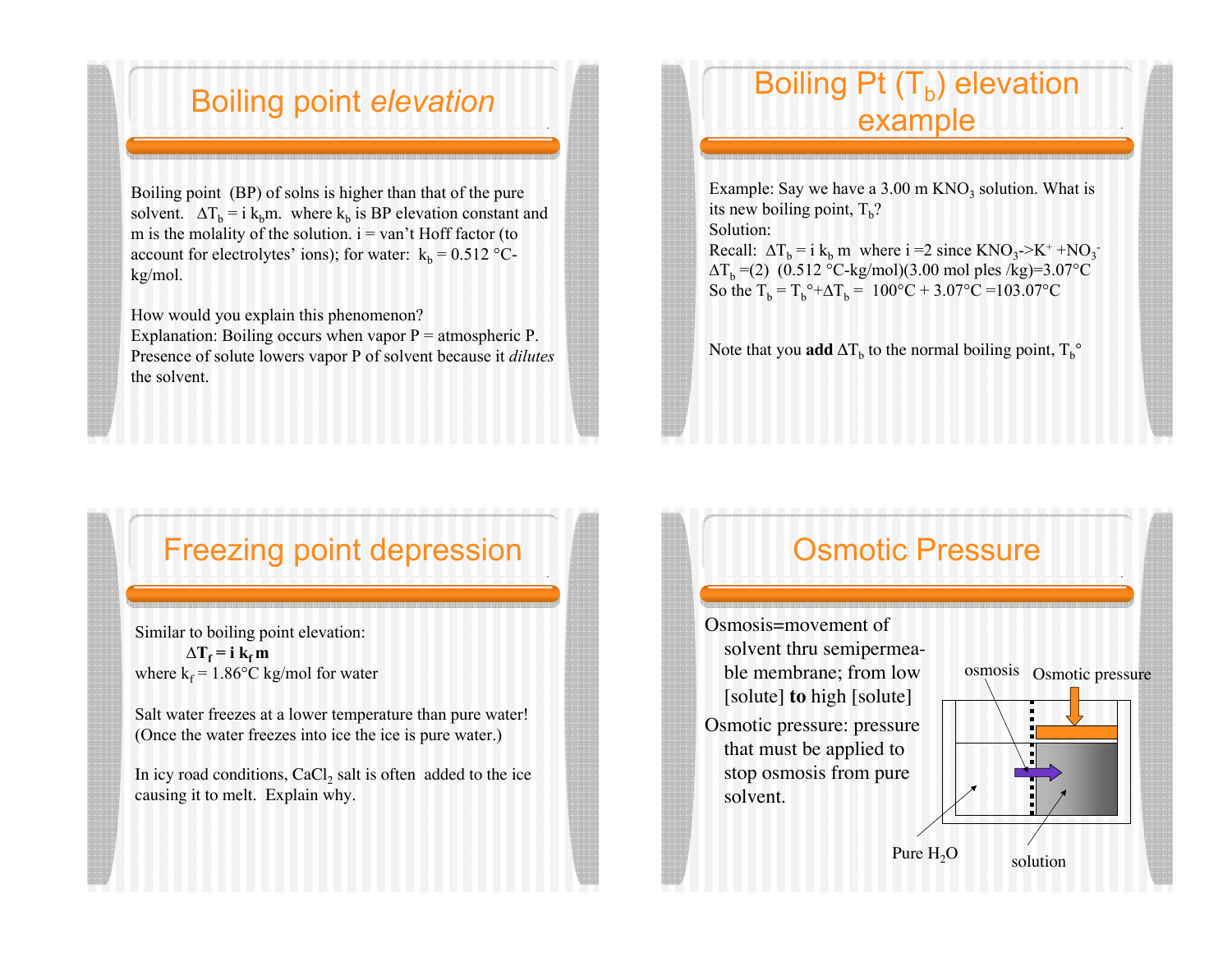#### Osmotic Pressure reason…

Reason for osmosis (and other colligative properties) is due to increase in entropy (S) when going from a *pure solvent* to a *solution*. That is, there's more disorder in a solution.

The semipermeable membrane prevents solute molecules from passing through the pores

The only way to form a solution is for the pure solvent to diffuse through the membrane to become a solution.

## Osmotic pressure problem

The equation is:  $\pi = cRT$  where c = moles/L (molarity)

(can be derived from  $pV=nRT \implies p = (n/V)RT$ ) Example. A solution prepared by adding 50. g of solute to make 1.0 L solution at 300 K has  $\pi$  = .821 atm. What is the MW of the solute (assuming it is a nonelectrolyte)?

$$
\pi = cRTi = \frac{g_{\text{solute}}/MW_{\text{solute}}}{V_{\text{solution}}} RTi
$$
\nor, MW =  $\frac{g_{\text{solute}}}{\pi V_{\text{solution}}} RTi$   
\nMW =  $\frac{50.g}{(.821atm)(1.0L)}(0.0821 \frac{atm - L}{mol - K})(300K)(1)$   
\nMW = 1.50x10<sup>3</sup>g/mol

## Red blood cells and  $\pi$

Red blood cells (RBC's) are "semipermeable bags", which must maintain the same concentration within and without, or else! (i.e. solution surrounding it must be *isotonic*)

If solution is more concentrated (*hypertonic*) than the internal concentration, what happens?

Water leaves cell: crenation

If solution is less concentrated (*hypotonic*) than the internal concentration, what happens? Water enters cell:hemolysis

## Reverse osmosis: desalination

If the applied pressure is high enough (and the membrane robust enough!), it is possible to reverse the flow of solvent).

Example: desalination plants - common in middle east, Florida,…